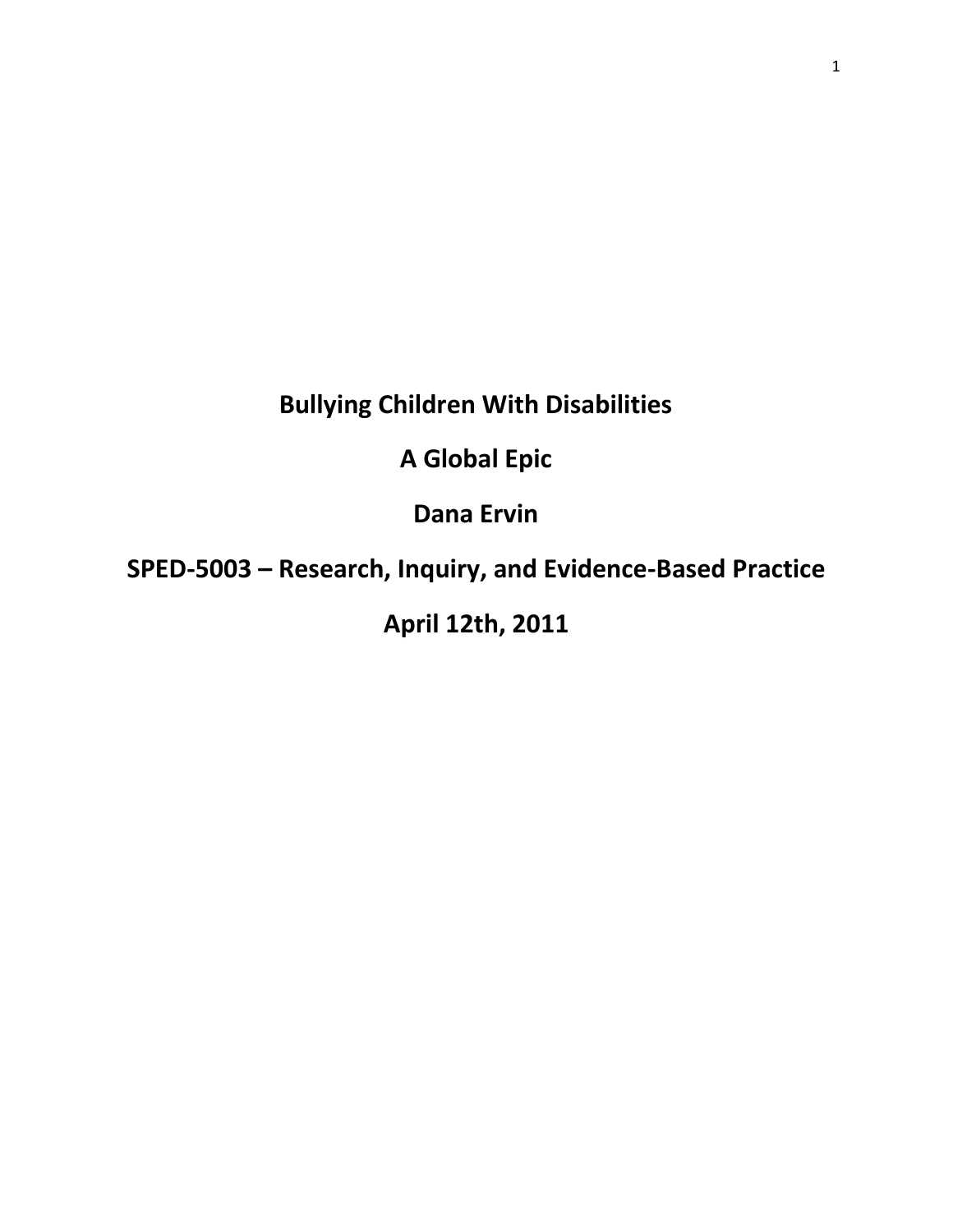#### **Abstract**

Bullying is an issue in all schools, colleges and work places throughout the world. It is in the national news constantly. The media typically reports on bullying and harassment when it involves non-disabled children, mostly high school and college aged students. Very little attention is given to bullying and harassment of children with disabilities. Children with disabilities are being bullied at an alarming increasing rate. Bullying involving children with disabilities is much more complex as these children do not have the ability or coping skills to deal with the stress and anxiety that results from being bullied. Proactive strategies are needed in order to meet the needs of victims of bullies.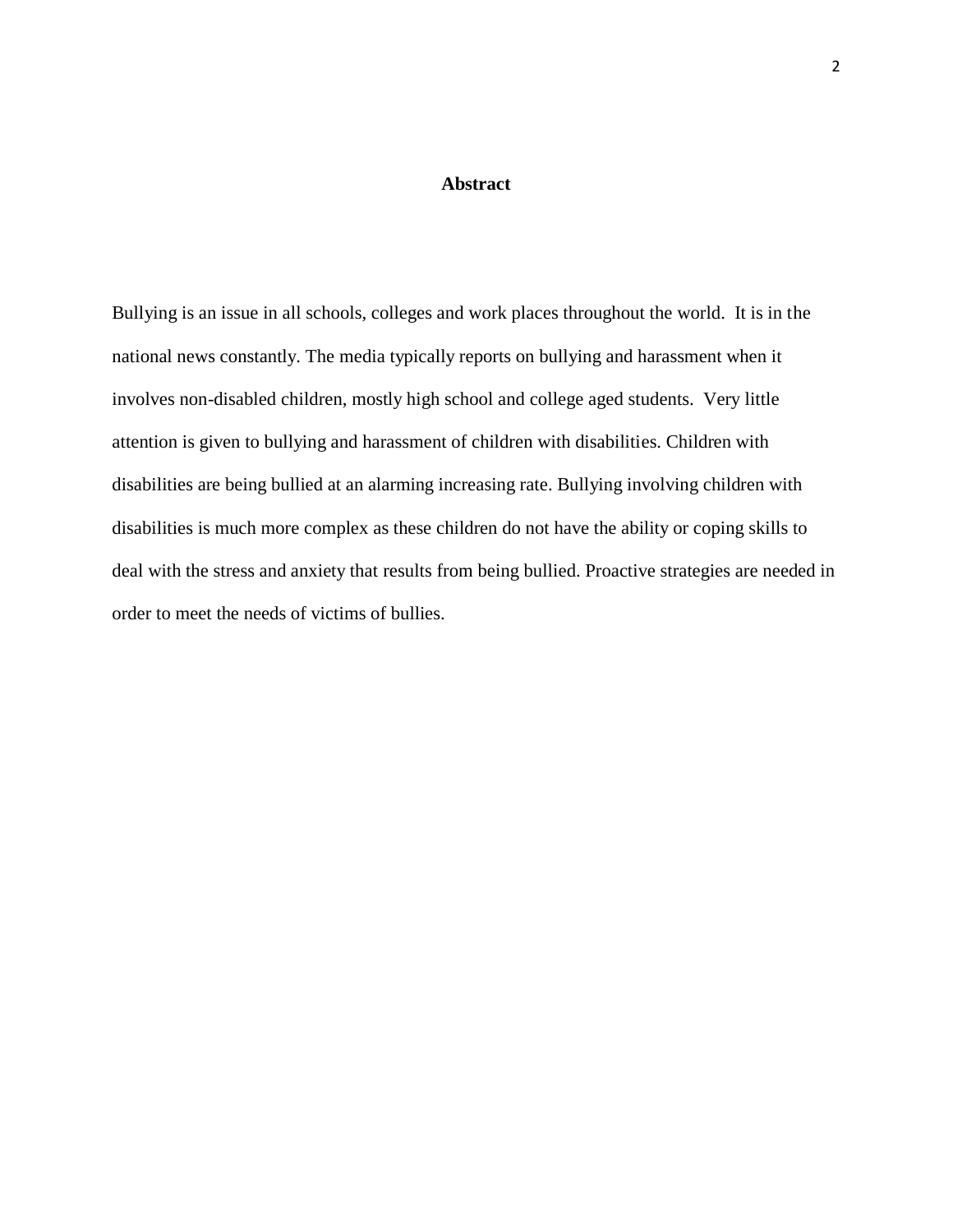Bullying is a serious problem nationwide. It has become a global epidemic. Bullying does not discriminate. Bullying and harassment of today's youth occurs in all countries to all children whether those children have disabilities or not. Bullying must be taken seriously. When bullying incidents occur in schools they interfere with student learning and academic performance declines for students involved and may result in further disruptions to the education process due to suspensions and expulsions (Washington State Report, 2008). Bullying crosses all ethnic groups, gender, age and social groups. In an extensive study in Norway, [Olweus \(1993\)](javascript:popRef2() found that about 84,000 students (15% of the student population, 1 out of 7 students) in primary and secondary schools were involved in harassment as victims and/or as bullies. In a Canadian study, Pepler and Craig (1997) investigated 4,743 children from the first to the eighth grade; about 6% of the children admitted that they had bullied other children more than once or twice over the past 6 weeks, 5% reported that they were victims, and 2% of the children reported that they were both bullies and victims. [Rigby \(1996\),](javascript:popRef2() in a study of the scope of harassment in schools in Australia found that 1 out of 6 or 7 students was a victim of harassment on a weekly basis, or even more frequently; 20.7% of the boys and 15.7% of the girls reported that they were victims of harassment at least once a week. Similar and even higher incidence of harassment was reported in the following countries: England, Scotland, Ireland, Japan, Spain, France, Italy, Holland, Portugal, Belgium, Germany, Switzerland, Poland, and Australia [\(Smith & Morita,](javascript:popRef2()  [1999\)](javascript:popRef2(). In Israel harassment occurs more frequently in regular schools than in special education schools. [Har'el, Kenny, and Rahav \(1997\)](javascript:popRef2() published a study conducted in Israel on behalf of the World Health Organization (WHO).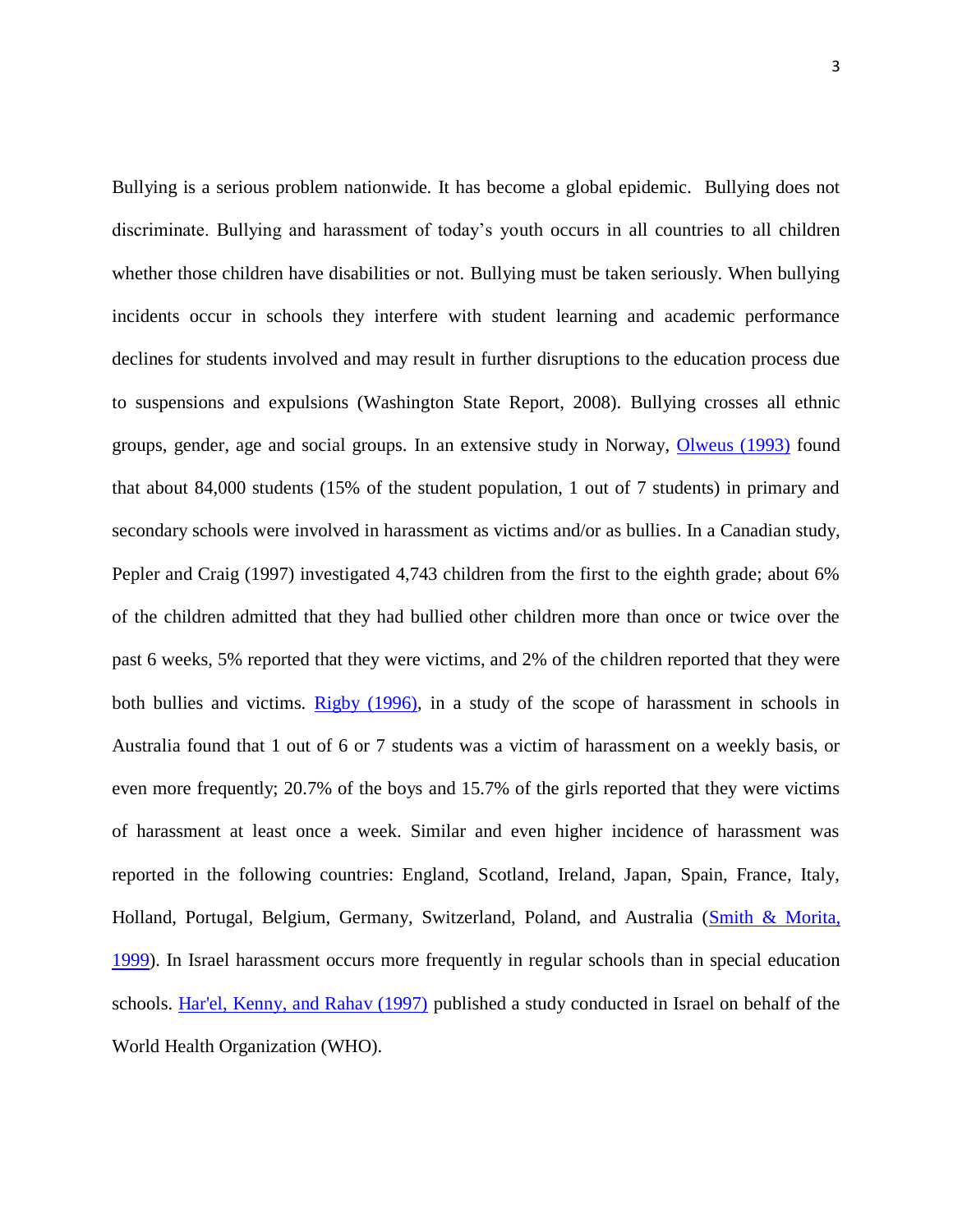Victimization and bullying has become a pervasive problem in the United States. Hoover, [Oliver, and Hazler \(1992\)](javascript:popRef2() studied adolescents in the United States. They asked respondents retroactively whether they had experienced harassment when they were between the ages of 5 and 17 years. The authors found that 81% of the boys and 72% of the girls claimed that they had been victims of harassment at least once. A problem that was once considered to pertain only to school age children has now become a problem that continues through college and into the adulthood. Bullying, harassment, and teasing within schools are not only practiced by many students, but have historically been allowed, ignored, and even modeled by adults. Bullying and teasing have been accepted by many as rites of passage for youth—a normal part of the childhood and adolescent experience. In fact, some researchers have recently wondered whether bullying may serve some purpose for society, resulting in ambivalence toward antiviolence programs (Hoover & Salk, 2003).

Many different studies have been conducted resulting with conflicting data regarding bullying involving children with disabilities and with children without disabilities. One such study stated the instances of bullying on children with special needs were 14% victims of bullying and 8% were bullies; whereas, children in regular education settings were 12% victims of bullying and 5% were bullies (Lopez-Duran, N.I., 2009). According to the U.S. Department of Education in 2000 the number of complaints and consultation calls to OCR and OSERS demonstrates steadily increasing allegations and proven situations of disability harassment (Hoover, J. and Stenhjem, P., 2003). Children with special needs who were mainstreamed into regular education were teased more than children without special needs ( Martlew and Hodson, 1991). In the 2007-2008 school year in the state of Washington, 28% of all Ombudsmen, Washington's interventions involved student bullying or harassment and bullying was part of 21% of Special Education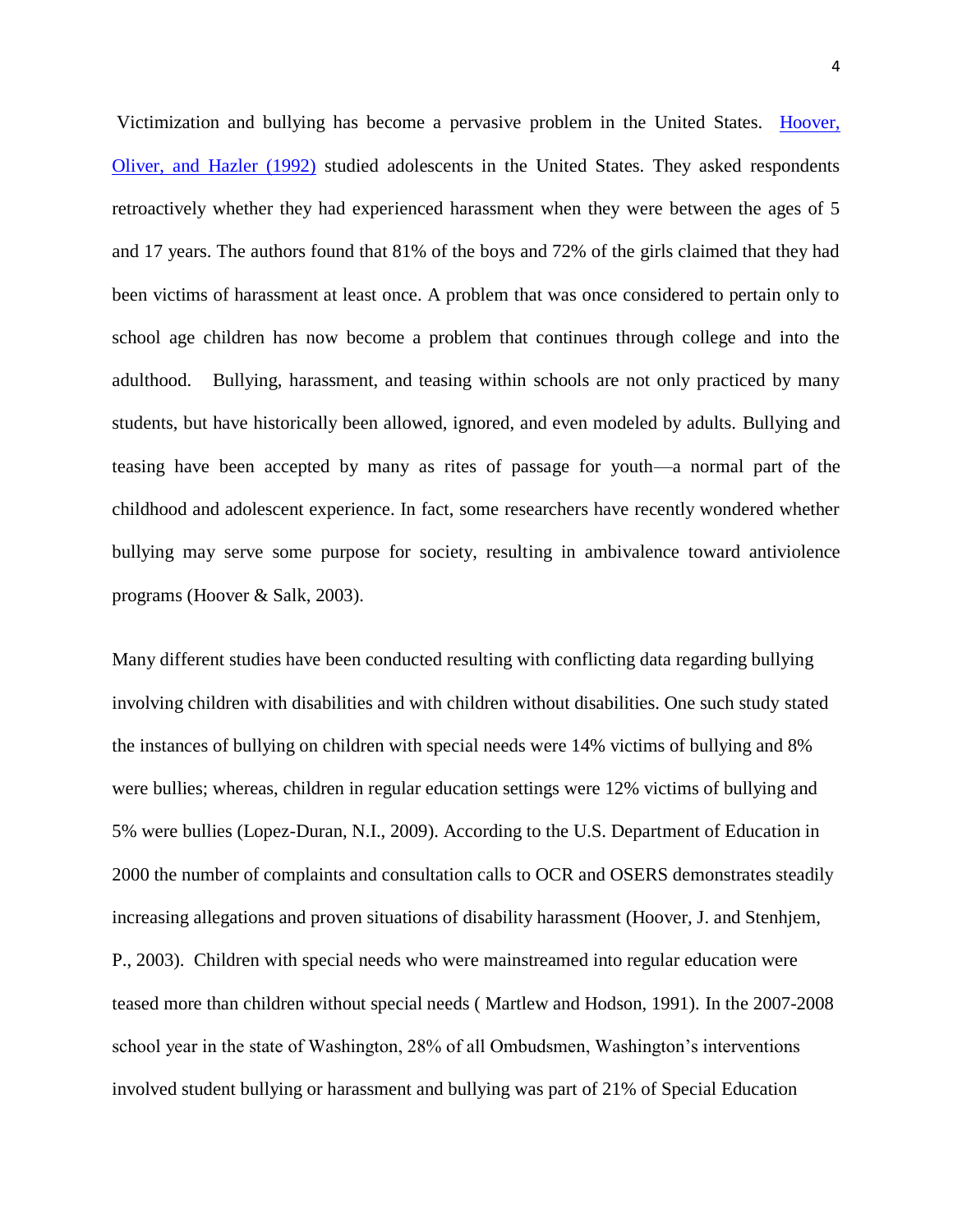cases. Reported reasons for student-to-student bullying: Social mistakes/social shortcomings 41%; Special education or disabilities 29%; Social class, friendships 10%; Gender/Sexual Identity 8%; Race 7%; Religion 2%; Multiple issues 3%; Verbal harassment 88%; Physical harassment 12% (Washington State Report, 2008). In studies in the United States subgroups of students with disabilities has been neglected, and present statistics (i.e., school, age, gender, race) may significantly underestimate prevalence in this population. The majority of studies on victimization of students with disabilities documented increased verbal abuse (e.g., name calling, mimicking disability characteristics, teasing), social exclusion, and physical aggression when compared to nondisabled peers (Rose, C. 2010).

Harassment of youth with disabilities is steadily increasing. Children with special educational needs are generally less accepted. They are more rejected and more likely to be victims of bullying (Frederickson, Norah, 2010). All studies found that children with disabilities were 2 to 3 times more likely to be victims of bullying than their non-disabled peers. In addition, the researchers found that the bullying experienced by these children was more chronic in nature and was most often directly related to their disability." (Stephens-Villano, 2011). Correlations found among 186 students with intellectual disabilities ages 12 to 21 years of age that were bullied had more violent behavior, hyperactivity, emotional problems and interpersonal problems. The same study showed children with disabilities that were bullies and victim-bullies exhibited significantly higher levels of challenging behaviors such as temper tantrums, unruly behavior and quarrelsome behavior. They had more of a tendency to lie and to steal. (Shunit; Lapidot-Leifler, R.N. 2007). Children and adolescents with disabilities are in real danger of physical violence and sexual assault (Morrison, Furlong, & Smith, 1994). Although children with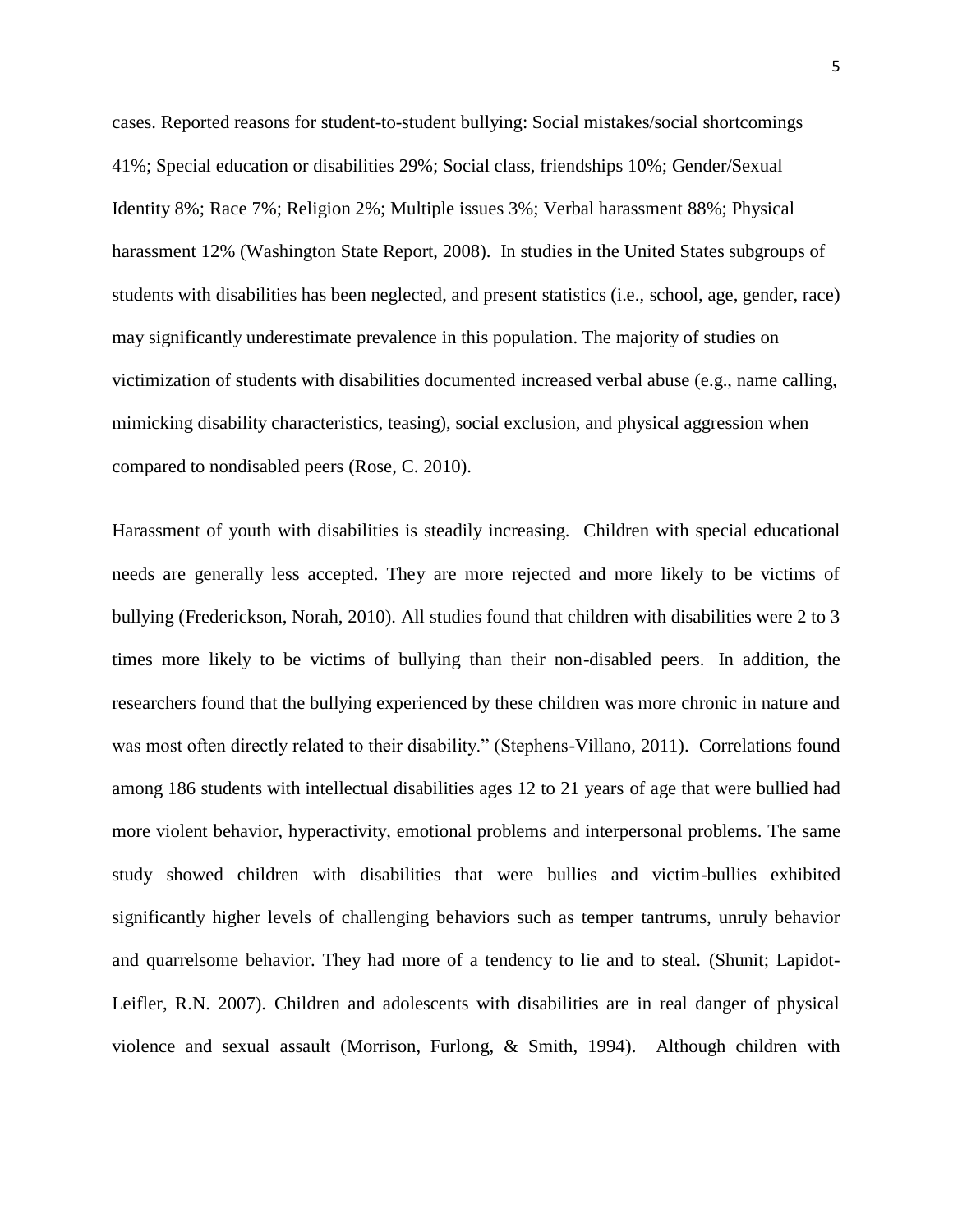disabilities are more likely to be the object of bullying, sometimes they can become the bully, often as a result of low self-esteem or being bullied by others (Moore, L., 2007).

The rate of bullying among individuals with disabilities is very alarming. There are three factors that increase the risk of children with special needs being involved in bullying and harassment situations. These children bear a stigma related to their disability. They are in an inclusive environment. And children with disabilities may react aggressively or become victims (Nabusoka & Smith, 1993). One of the unintended side effects of inclusion is that many students choose not to be friends with children with disabilities leaving them out of the social web of society in general. These children stand out and are more vulnerable with special heath issues. Their behavioral, emotional and development skills are associated with being targets of bullying (CEC September 15, 2008). The issue of bullying is particularly important for students with exceptionalities and therefore for special educators. It can be an unintended side effect of inclusion: when exceptional children are exposed to the general classroom, the risk of bullying increases. For example, a 2006 study published by the American Academy of Pediatrics reported that having a special health care need is associated with being a target of bullying while having a behavioral, emotional, or developmental issue is associated with bullying others *and* with being a bully/victim—that is, someone who both bullies others and is victimized by his peers (CEC, September  $15<sup>th</sup>$  2008). Because of the social and motor deficiencies Asperger's syndrome (AS) children are frequently targets of bullying (Biggs, Mary Jo Garcia, Simpson, 2010). Autism doesn't fully understand the rules of social interaction and consequences of their behaviors. Children with Autism Spectrum Disorders become easy targets as they are usually shy, passive and have low self esteem. Because of their deprivation social skills they are easy targets (Eisler & Frederiksen, 1980). Peer victimization, in which students are repeatedly harassed, ridiculed,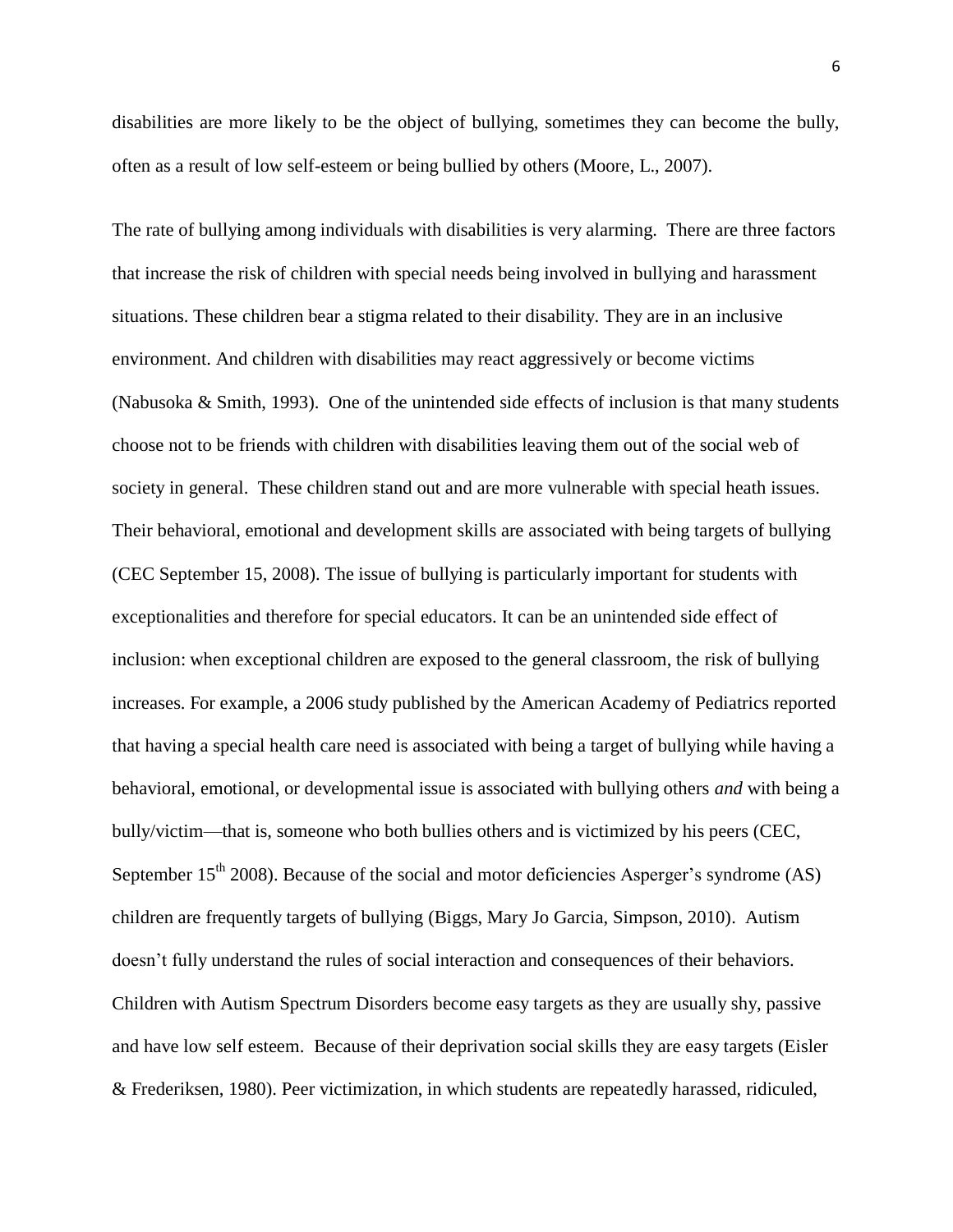teased, scorned, and excluded, is one of today's most overlooked educational problems (Brendtro, 2001). Students consistently rank verbal behavior as the primary mode of teasing, and it has been found that long-term verbal harassment is as damaging psychologically as infrequent physical harassment. Students express a great deal of confusion about teasing and how to deal with it, and some argue that social and communication skills are central to dealing with teasing and harassment in any successful antibullying efforts (Hoover & Oliver, 1996; Hoover & Olson, 2000; Stein, 1995). The government-sponsored "Stop Bullying Now!" campaign indicates that 15 to 25 percent of school children are bullied with some frequency. According to a 2007 study by Mencap, 80 percent of children with learning disabilities are bullied at school. The National Autistic Society reports that 40 percent of autistic children and 60 percent of those with Asperger's syndrome have been bullied it. Those with conditions that affect their appearance (for example, cerebral palsy, muscular dystrophy,

or obesity) are particularly susceptible to name-calling. And while children with behavioral disorders such as ADHD are often assumed to be bullies, in many cases their classmates are "egging them on" in order to evoke a reaction. They are almost 10 times more likely as others to have been regular targets of bullies, according to a report in the *Journal of Developmental Medicine and Child Neurology* (CEC, September 15, 2008).

Bullying has become such a problem of global significance, it is extremely important to continue the research on bullying especially when the bullying involves children with disabilities. Issues such as long-term effects, high-risk factors, age-related frequency patterns, awareness, prevention, and intervention are critical in providing the safe environment that all students need in order to learn(Spencer, 2006). More intervention programs should be established which will help in lowering the level of harassment such as therapeutic and educational programs aimed at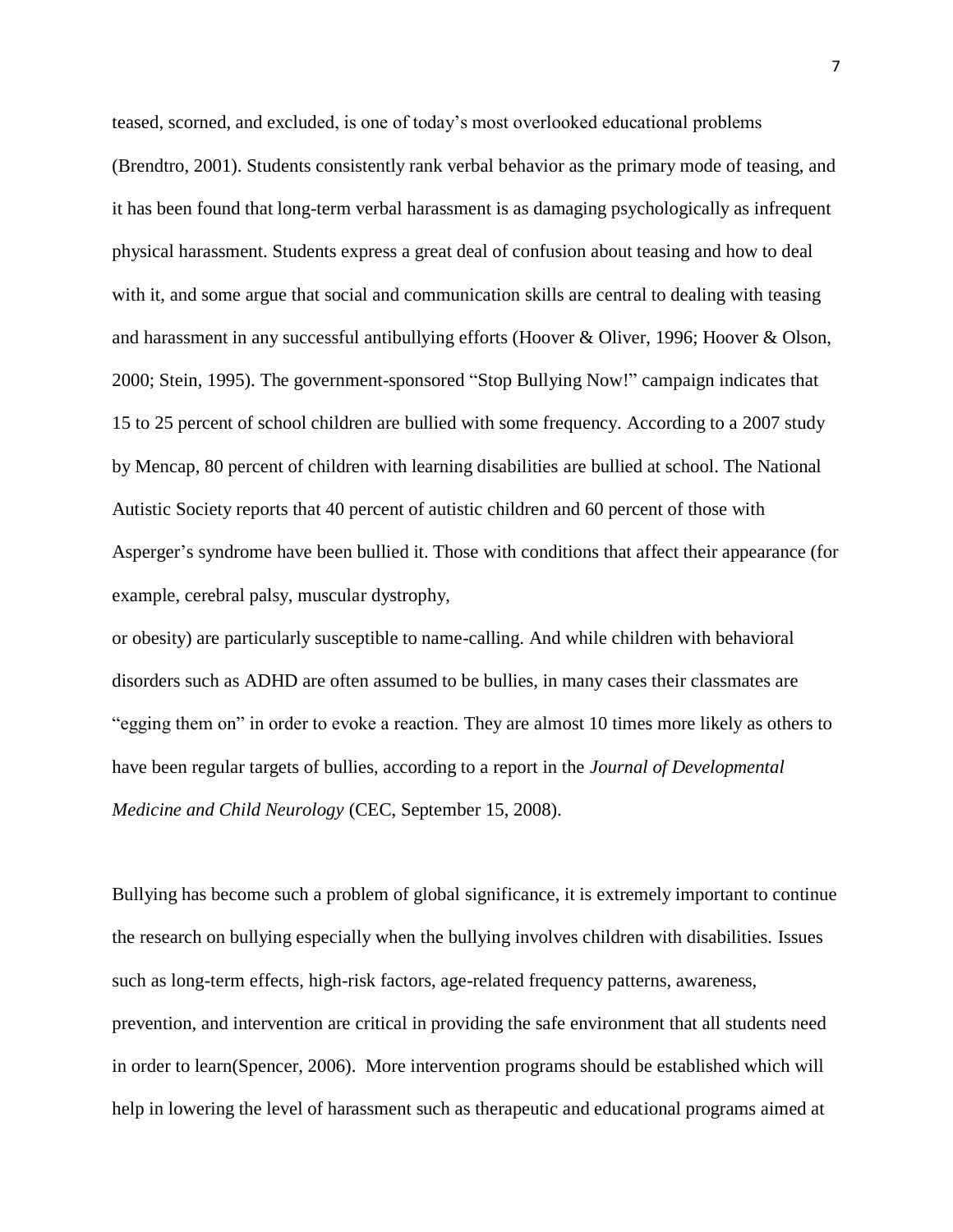empowering the students with disabilities. Counseling should be implemented to deal with complaints of bullying both formally and informally. Students should be encouraged to open up and disclose experiences of harassment (Bryen et al, 2003). To many times instances of bullying and harassment go undetected and the damage continues. These children often exhibit signs of tremendous stress and anxiety, depression, and some even contemplate suicide. Bullying must be taken seriously. When bullying incidents occur in schools they interfere with student learning and academic performance declines for students involved and may result in further disruptions to the education process due to suspensions and expulsions (Washington State Report, 2008). In addition, equal access to educational opportunities and benefits for youth with disabilities can be eroded through bullying, including denial of rights under the Individuals with Disabilities Education Act (IDEA), Section 504 of the Rehabilitation Act, Title II, and provisions of a Free Appropriate Public Education (FAPE) (Hoover, J. and Stenhjem, P. 2003). Many parents, especially those of autistic children prefer to home school their children then to subject them to being bullied or harassed. Many parents of autistic students say that while their children are able to remain on par academically, they are unable to deal well with threats (Fabel, A, 2008). In 2009, the Massachusetts Advocates for Children in a survey of nearly 400 parents of children with autism across the state found that 88 percent of children with autism have been bullied at school ranging from verbal abuse to physical contact ( Walk A Mile In Their Shoes Report). Stephanie Steiner, the director of The Matrix Parents Network stated that "without timely and appropriate intervention, students with disabilities who experience bullying will have increased problems that will likely make it more difficult to meet their special needs. Parents must always intervene." (Walk A Mile In Their Shoes Report).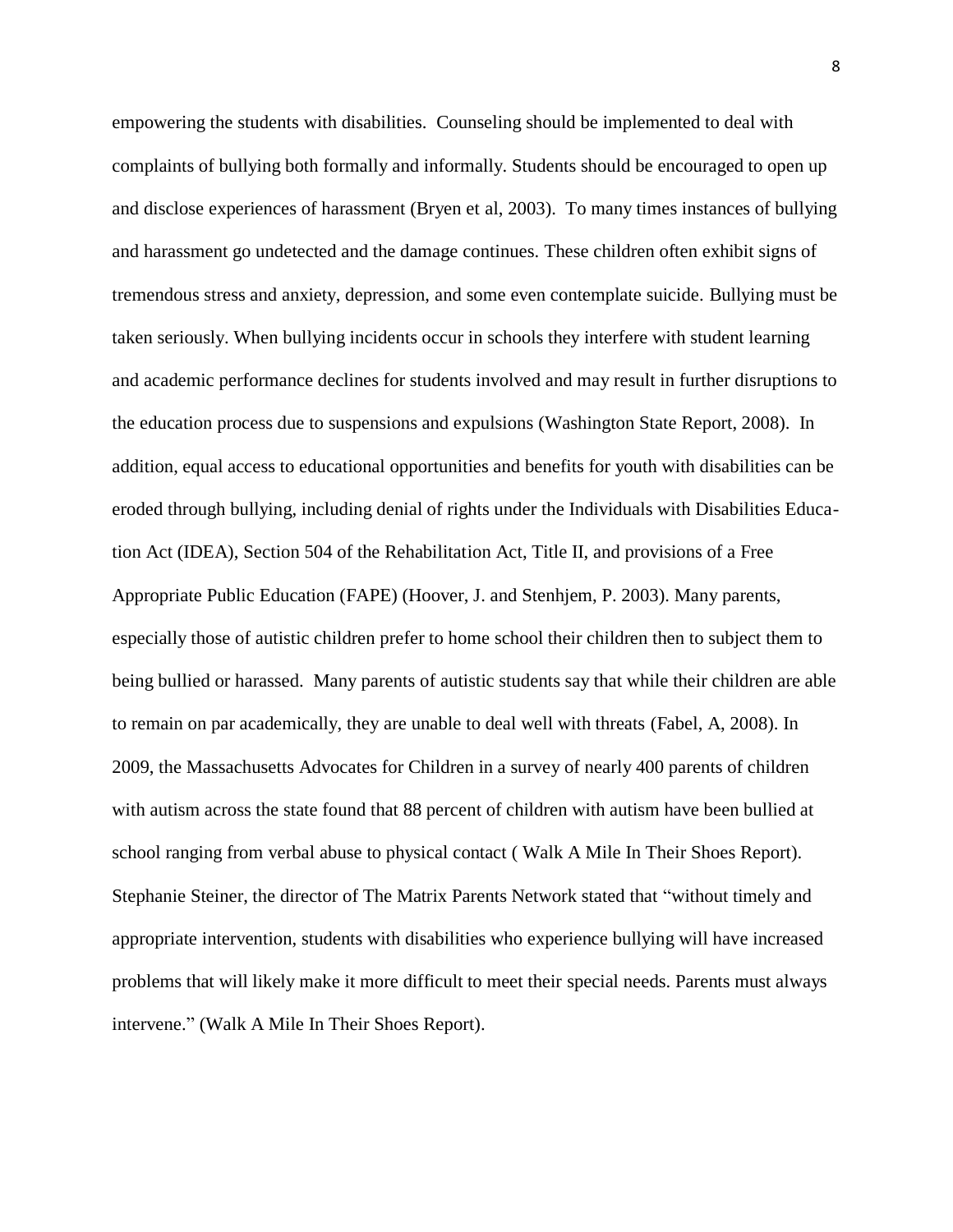#### References

Lopez-Duran, N.L. (2009, May 29). Effects of bullying on children with special needs [Web log message]. Retrieved from

<http://www.child-psych.org/2009/05/effects-of-bullying-ichildren-with-special-needs.html>

Hoover, J.; Stenhjem, P.: (2003). Bullying and teasing of youth with disabilities: creating positive school environments for effective inclusion. *Issue Brief*, *2*(3), Retrieved from [http://www.ncset.org/publications/issue/NCSETIssueBrief\\_2.3.pdf](http://www.ncset.org/publications/issue/NCSETIssueBrief_2.3.pdf)

Shunit; Lapidot-Leifler, R. N. (2007). Bullying among special education students with ntellectual disabilities: differences in social adjustment and social skills. *American Associaton on Intellectual and Developmental Disabilities*, *45*(3) pp 174-181, Retrieved from <http://www.aaiddjournals.org/> doi: 10.1352/1934-9556(2007)45[174:BASESW]2.0.CO;2

Zuber, S. . Governor's Office of the Education Ombudsman, (2008). *Special report haras sment/bullying in public schools State of Washington:* Department of Education. Retrieved from http://www.governor.wa.gov/oeo/reports/bullying\_report.pdf

Rose, C.; Monda-Amaya, L.; Espelage, D. (2010). Bullying perpetration and victimization in special education: a review of the literature. *Remedial and Special Education*, Retrieved from <http://rse.sagepub.com/content/early/2010/02/18/0741932510361247.abstract>

doi: doi: 10.1177/0741932510361247

Stephens, D. and Villano, M. (2011). The Targets: Why Children With Special Needs Are Frequent Targets: Tags: bullying, learning & teaching styles, learning and teaching styles. *Ability Parth*, Retrieved from

[http://www.abilitypath.org/areas-of-development/learning--schools/bullying/articles/bullying](http://www.abilitypath.org/areas-of-development/learning--schools/bullying/articles/bullying-special-needs-children-targets.html)[special-needs-children-targets.html](http://www.abilitypath.org/areas-of-development/learning--schools/bullying/articles/bullying-special-needs-children-targets.html)

Council for Expectional Children, Initials. (2008, September 15). *Bullying of children with exceptionalities: tackling it in your school and classroom*. Retrieved from

[http://www.behavioralinstitute.org/FreeDownloads/TIPS/Bullying%20of%20Children%20with%](http://www.behavioralinstitute.org/FreeDownloads/TIPS/Bullying%20of%20Children%20with%20Exceptionalities_CEC.pdf) [20Exceptionalities\\_CEC.pdf](http://www.behavioralinstitute.org/FreeDownloads/TIPS/Bullying%20of%20Children%20with%20Exceptionalities_CEC.pdf)